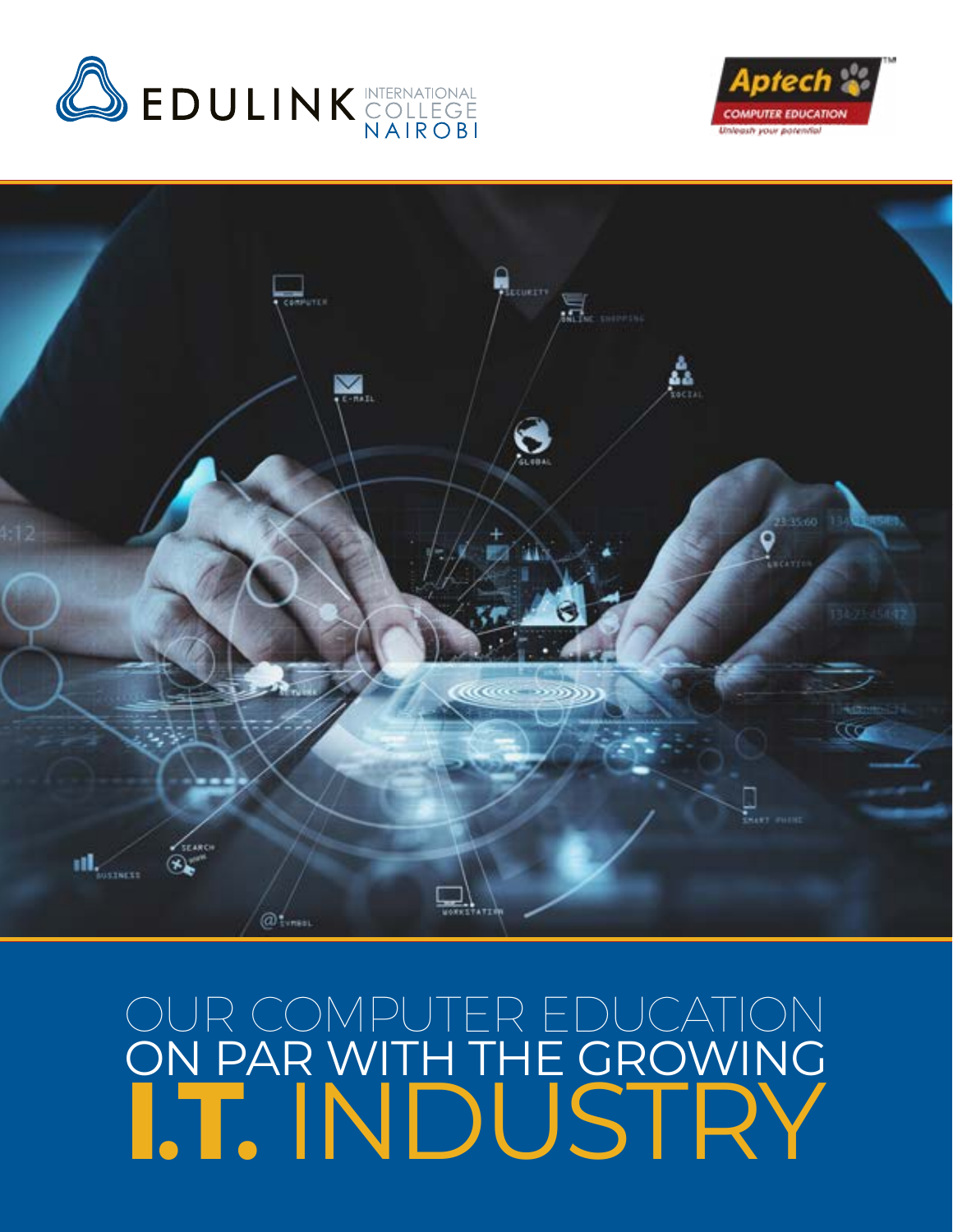Aptech is a global learning solutions company that commenced its education and training business in 1986. Aptech has a presence in more than 40 countries through two main businesses – Individual Training and Enterprise Business, and has over a thousand centers of learning worldwide.

APTECH has trained over seven Million people worldwide, 100,000 of which are from Africa. Edulink International College Nairobi delivers a range of software development and Multimedia courses under the APTECH brand.

Aptech offers individual training courses in I.T., hardware and networking, multimedia, animation, aviation, hospitality, banking, finance, beauty and make-up training and English learning. The enterprise business includes training and assessment solutions for corporates and institutes.

# WHY STUDY AT **EDULINK?**<br> **EDULINK?** •• **ACCP (Aptech Certified Computer Professional)** is a complete, career oriented programme preparing<br> **ACCP (Aptech Certified Computer Professional)** is a complete, career<br> **ACCP (Aptech Certified C**

Edulink International College Nairobi was established in 2014. Edulink group has been involved in higher education for over 10 years and is the APTECH center of excellence in Kenya.

- **Professional)** is a complete, **career oriented** programme preparing students for today's I.T. Industry.
- The course gives students a **strong foundation** on various concepts related to software development and global technology insights.
- Recognising the wide range of technologies, students can choose their specialisation in Open Source Technology from **.NET** and **Java.**

- **• Laddered Learning.** Designed to improve ease of understanding for students.
- **Personality Development.** This course also helps students to improve interpersonal, communication, team building and leadership skills.
- The students receive hands-on training when creating projects during the course.

INTRODUCTION



## **Career-oriented PROGRAMME**<br>for today's I.T. Industry.



# COURSESTRUCTURE

| <b>SEM1</b>    | Certificate Of Prof    |
|----------------|------------------------|
| <b>SEM 2</b>   | Diploma In Inform      |
| <b>SEM 1-4</b> | <b>Advanced Diplom</b> |

#### **SEM 1** Certificate Of Proficiency In Systems Management **(CPISM)**

**SEM 2** Diploma In Information Systems Management **(DISM)**

**SEM 1-4** Advanced Diploma In Software Engineering **(ADSE)**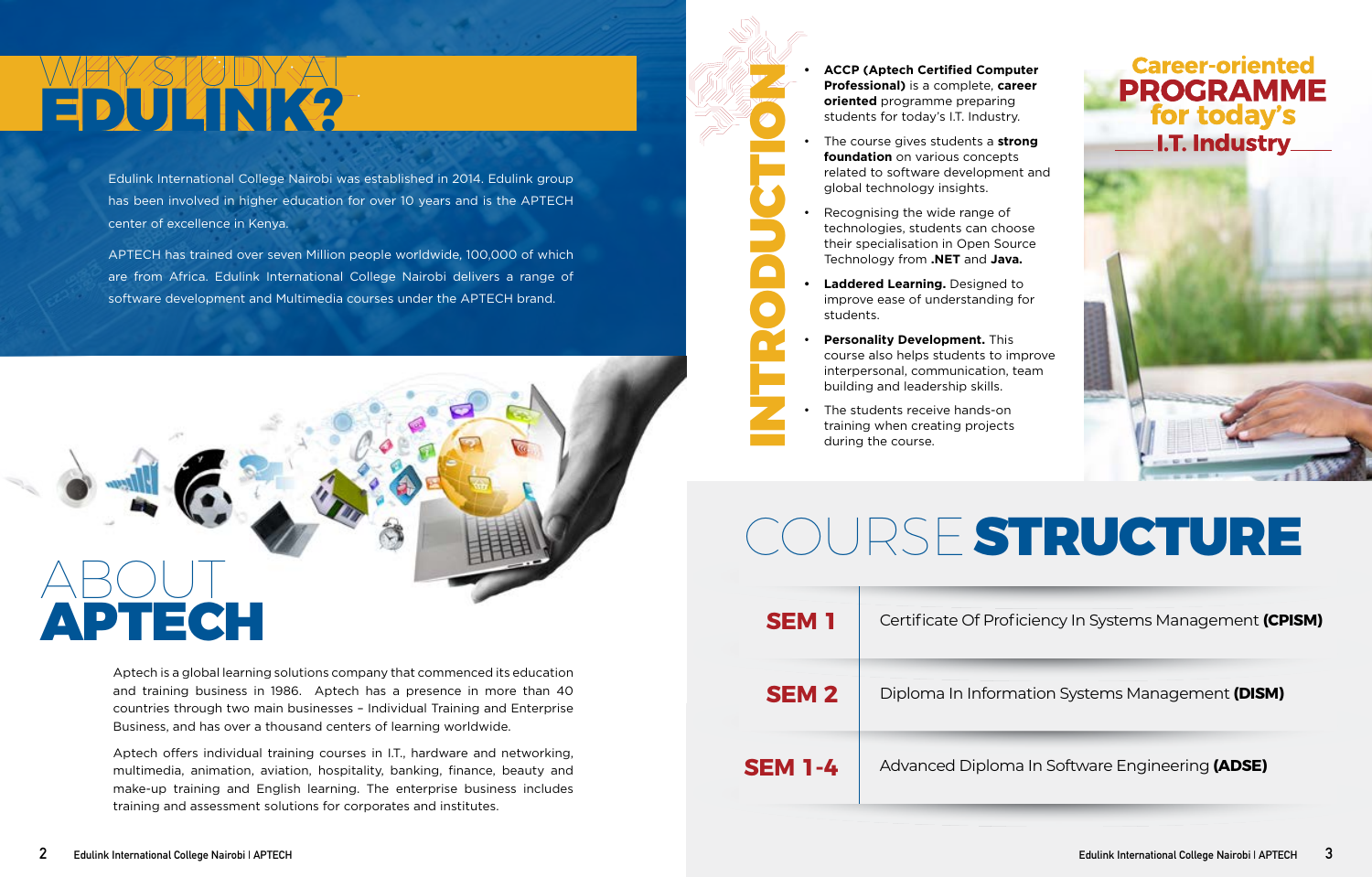### JAVA:

Java is a general purpose computer programming language that is concurrent, class-based, object oriented and specifically designed to have as few implementation dependencies as possible. As of 2016, Java is one of the most popular programming languages in use, particularly for client-server web applications, with a reported 9 million developers.

## OST:

Open Source Technology (OST) is defined as the production and development philosophy of allowing end users and developers to not only see the source code of software, but modify it as well. The Linux operating system is one of the bestknown examples of open source software technology. Open source technology has spawned an open source culture among programmers and developers who embrace the OST philosophy.

#### **Semester 2**

| <b>Module</b>                                           | <b>Duration</b> | <b>Self-Study</b><br><b>Hours</b> |
|---------------------------------------------------------|-----------------|-----------------------------------|
| <b>Fundamentals of Linux</b><br><b>Operating System</b> | 24              | 08                                |
| <b>Optimize Web for Search</b><br><b>Engines</b>        | 12              | 06                                |
| <b>Fundamentals of JAVA</b>                             | 32              | 12                                |
| <b>Object-oriented Programming</b><br>with Java         | 32              | 10                                |
| eProject (JAVA)                                         | 02              | 00                                |
| <b>Application Programming (C#)</b>                     | 40              | 12                                |
| Introduction to Cloud<br>Computing                      | 04              | 02                                |
| <b>Fundamentals of IoT</b>                              | 06              | 04                                |
| <b>Online Advertising and</b><br><b>Management</b>      | 24              | 12                                |
| <b>Soft Skills</b>                                      | 16              | 00                                |
| <b>TOTAL</b>                                            | 192             | 66                                |

**Job Profiles:** NET Programmer/Java Programmer



### **Semester 3**

| <b>Module</b>                                                       | <b>Duration</b> | <b>Self-Study Hours</b> |
|---------------------------------------------------------------------|-----------------|-------------------------|
| Introduction to Web and<br><b>Enterprise Application</b>            | 32              | 12                      |
| <b>Web Component Development</b><br>with Java                       | 32              | 10                      |
| eProject (Android)                                                  | 02              | 00                      |
| <b>Architecting Applications for</b><br>the Web                     | 16              | 06                      |
| Agile System Development Life<br><b>Cycle for Software Projects</b> | 24              | 12                      |
| <b>Developing Mobile Applications</b><br>using Android              | 32              | 12                      |
| <b>Testing Android Applications</b>                                 | 16              | 06                      |
| TOTAL                                                               | 154             | 58                      |

**Job Profiles:** Java Web Application Developer/ Android Application Developer

#### **Semester 4 (OST & JAVA)**

| <b>Module</b>                                          | <b>Duration</b><br>(Instructional<br>Hours) | <b>Self Study</b><br><b>Hours</b> |
|--------------------------------------------------------|---------------------------------------------|-----------------------------------|
| Working with Open Source<br>Web Sever                  | 24                                          | 08                                |
| Querying with MySQL                                    | 24                                          | 08                                |
| <b>Web Application Development</b><br>using PHP        |                                             | $12 \,$                           |
| <b>Work with Cloud Platform</b><br>Services            | 10                                          | 04                                |
| <b>Enterprise Application</b><br>Development using EJB | 36                                          | $12 \,$                           |
| eProject (Java EE)                                     | 02                                          | 00                                |
| <b>Creating Services for the Web</b>                   | 12                                          | 04                                |
| <b>Rich Internet Application</b><br>Development        | 12                                          | 04                                |
| <b>Software Engineering</b><br><b>Principles</b>       | 16                                          | 06                                |
| Software Project Management                            | 16                                          | 06                                |
| TOTAL                                                  | 188                                         | 64                                |

#### **Job Profiles:** PHP Programmer/Java Enterprise Application Developer

#### **Course Flow**

We have adopted a new course structure which comprises of theory, lab and practice hours. The course itself will comprise of theory and lab sessions only. Practice hours are recommended hours for the students to practice on their own. Students can utilise practice hours for completing assignments, performing additional exercises in the lab, or testing their practical skills.

#### **Semester 1**

| <b>Module</b>                                              |     | <b>Duration   Self-Study Hours</b> |
|------------------------------------------------------------|-----|------------------------------------|
| <b>Programming Principles and</b><br><b>Techniques</b>     | 16  | 06                                 |
| <b>Logic Building and</b><br><b>Elementary Programming</b> | 32  | 12                                 |
| <b>Building Next Generation</b><br>Websites                | 32  | 10                                 |
| eProject- Website<br><b>Development (HTMLS)</b>            | 02  | O                                  |
| UI/UX for Responsive Design                                | 12  | 06                                 |
| <b>Object-oriented Programming</b><br><b>Concepts</b>      | 16  | 06                                 |
| <b>Programming in C++</b>                                  | 24  | 08                                 |
| <b>Database Management (SQL</b><br>Server)                 | 12  | 08                                 |
| <b>Markup Language and JSON</b>                            | 12  | 08                                 |
| <b>Web Productivity Tools</b>                              | 16  | 06                                 |
| TOTAL                                                      | 194 | 194                                |

**Job Profiles:** Web Designer/HTML5 Programmer/C and C++ Programmer

**CREATE**

**THE FUTURE for today's I.T. INDUSTRY**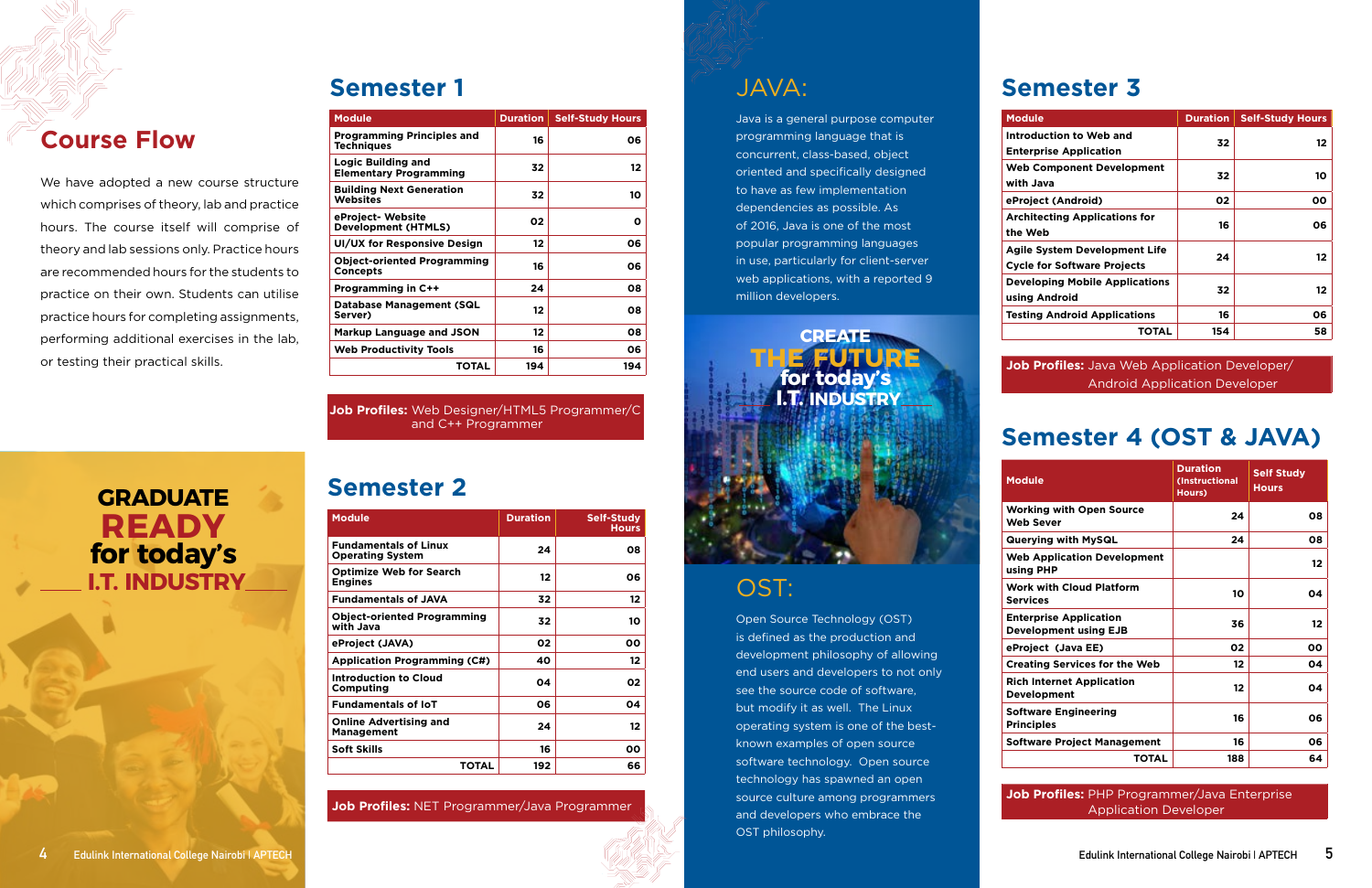# ACCPCOURSE

#### **Software Training**

During the Course students will be trained in the following software:

| Turbo $C++$                                       | Windows Phone 10           |
|---------------------------------------------------|----------------------------|
| <b>HTML5 &amp; CSS3</b>                           | <b>JSF &amp; Struts</b>    |
| <b>NetBeans</b>                                   | Android                    |
| MS SQL Server 2016                                | <b>MySQL</b>               |
| <b>Red Hat Enterprise 7</b>                       | <b>PHP</b>                 |
| <b>NET Framework</b>                              | Java 7 EE & SE             |
| <b>Google Search Engine Tools</b>                 | Apache                     |
| Google Adwords                                    | <b>Windows Server 2012</b> |
| Cloud Tools                                       |                            |
| Microsoft Visual Studio 2013 Professional Edition |                            |



## **Credit Transfer Facility**

All Aptech students have the opportunity to pursue a BSC (hons) degree from any of Aptech's partner universities, which include a number of UK universities. Students can make use of the Credit Transfer Facility to transfer credits from their ACCP programme, to their overseas degree. This allows students to receive an Aptech diploma and a degree from a leading international university.

#### **PARTNER UNIVERSITY:**





- Aptech's remarkable learning portal with 24/7 student access
- Content and collaboration platform for Aptech students, helping them learn new programs and technologies
- Aptech students will receive course content via Onlinevarsity
- Students can refer to course content at anytime, anywhere and on any operating system (Windows, IOS, Android).

# EDUCATION FOR THE FUTURE